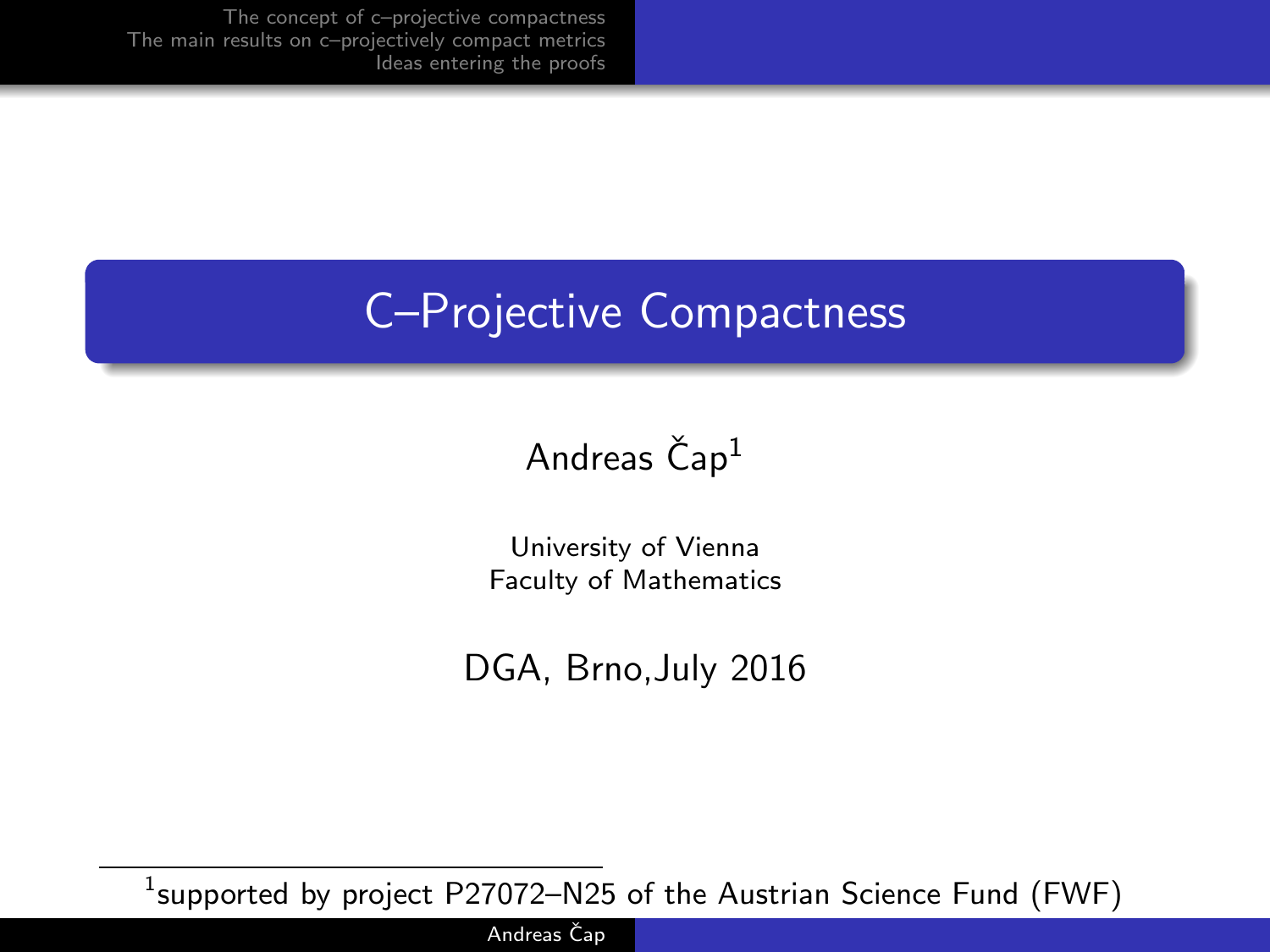- This talk reports on joint work with Rod Gover, see arXiv:1603.07039 .
- $\bullet$  Broad background: Given a manifold M with boundary  $\partial M$ and interior M, consider a geometric structure on M, which does not extend to  $\overline{M}$ . Suppose that some weakening extends to  $\overline{M}$  and look for induced structures on  $\partial M$ , which are then nicely linked to the interior geometry.
- Examples: conformal compactness, more recently projective compactness (different versions depending on "order").
- My talks discusses an almost complex analog of projective compactness of order two. The weakened structure is an almost c–projective structure, so the initial structure on  $M$  is an almost complex structure and a complex affine connection, the main examples come from quasi–Kähler metrics (of any signature).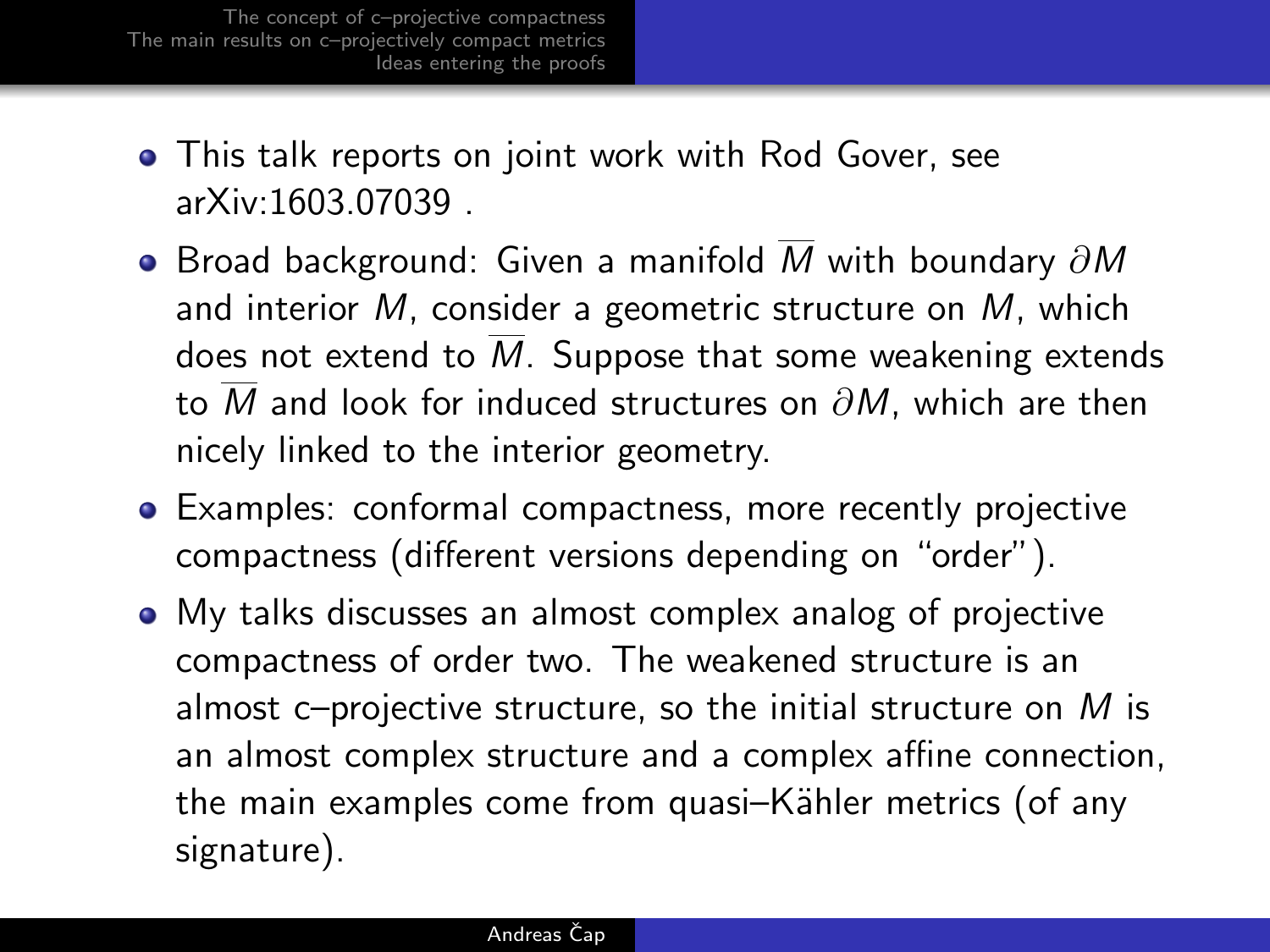



2 [The main results on c–projectively compact metrics](#page-8-0)

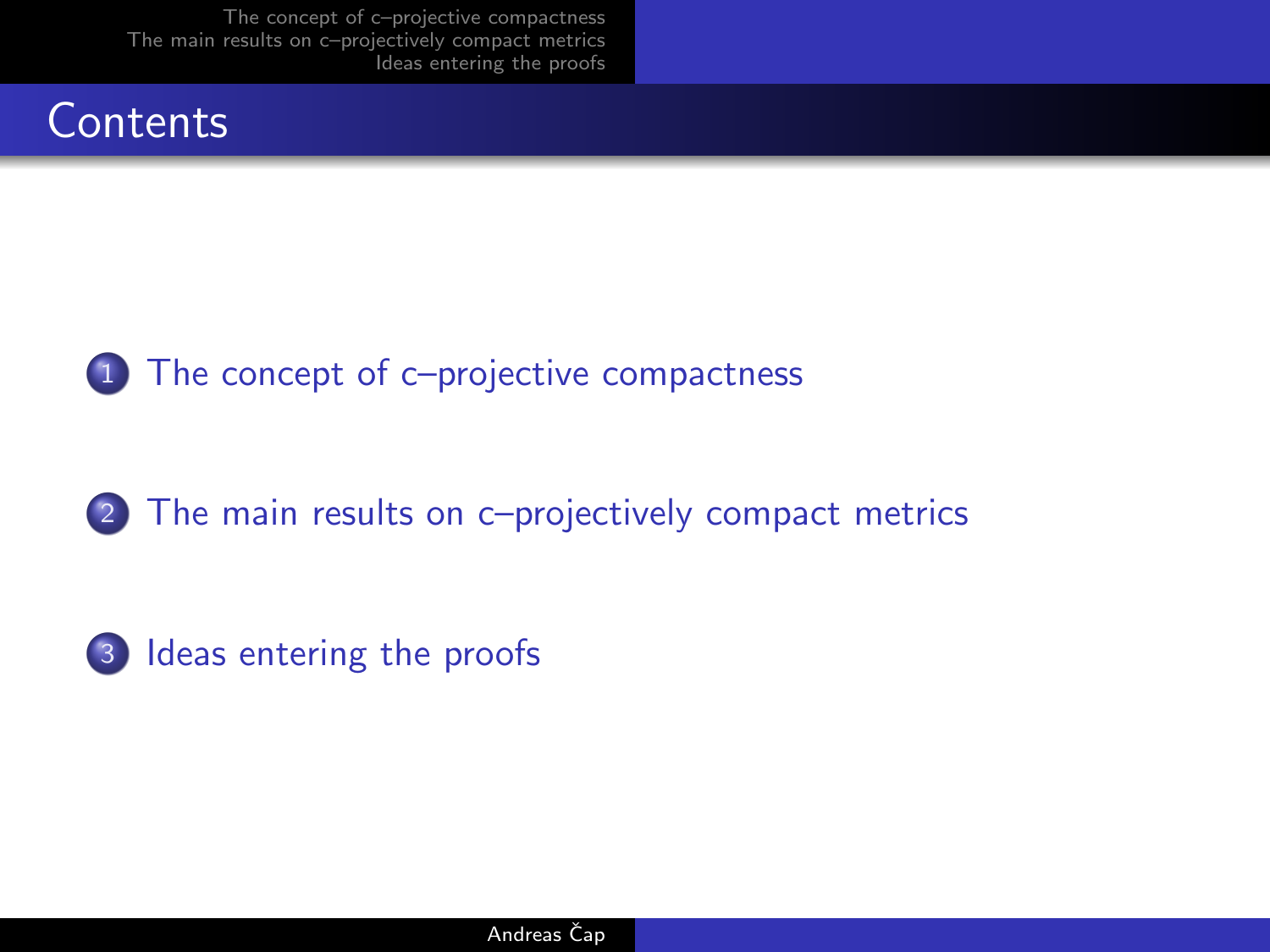### Almost c–projective structures

Let  $(N, J)$  be an almost complex manifold and let  $\nabla$  and  $\hat{\nabla}$  be two linear connections on TN which preserve J. Then  $\nabla$  and  $\hat{\nabla}$  are called *c–projectively equivalent* if there is a one–form  $\Upsilon \in \Omega^1(N)$ such that

$$
\hat{\nabla}_{\xi}\eta=\nabla_{\xi}\eta+\Upsilon(\xi)\eta+\Upsilon(\eta)\xi-\Upsilon(J\xi)J\eta-\Upsilon(J\eta)J\xi
$$

This implies that  $\hat{\nabla}$  and  $\nabla$  have the same torsion, and to normalize things, one usually assumes that this torsion is of type (0, 2) ("minimal complex connections"). Hence it is essentially the Nijenhuis tensor of J, so in the integrable case, the connections are assumed to be torsion free.

<span id="page-3-0"></span>An *almost c-projective structure* on N is given by an almost complex structure J and a c–projective equivalence class of minimal complex connections. The structure is called *c-projective* if J is integrable.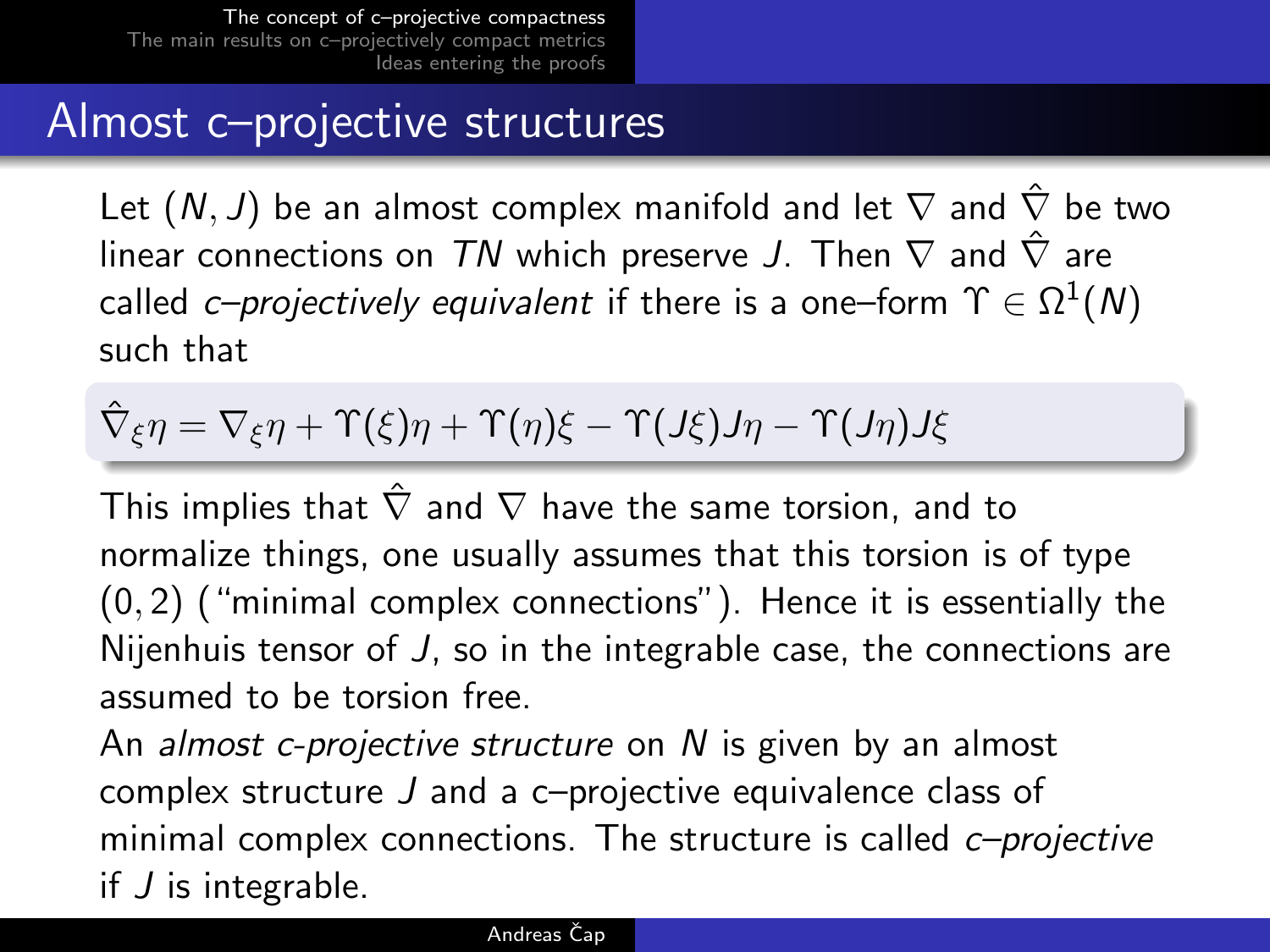In the situation  $\overline{M} = M \cup \partial M$ , assume that J is an almost complex structure on M and  $\nabla$  is a minimal complex linear connection on TM. Recall that a local defining function for  $\partial M$  is a smooth function  $\rho: U \to [0,\infty)$  defined on an open subset U of  $\overline{M}$  such that  $\mathcal{U}\cap \partial M=\rho^{-1}(\{0\})$  and such that  $d\rho(x)\neq 0$  for any  $x \in U \cap \partial M$ .

The connection  $\nabla$  is called c–projectively compact iff locally around each  $x \in \partial M$ , there is a defining function  $\rho$  for  $\partial M$ , such that the c–projective modification  $\hat{\nabla}$  of  $\nabla$  corresponding to  $\Upsilon = \frac{d\rho}{2\rho}$  admits a smooth extension to the boundary.

It is easy to see that this then works for any local defining function. Next, J admits a smooth extension to the boundary, which defines an almost CR structure on  $\partial M$ . The extended connections are c–projectively equivalent, so we get a c–projective structure on  $M$ .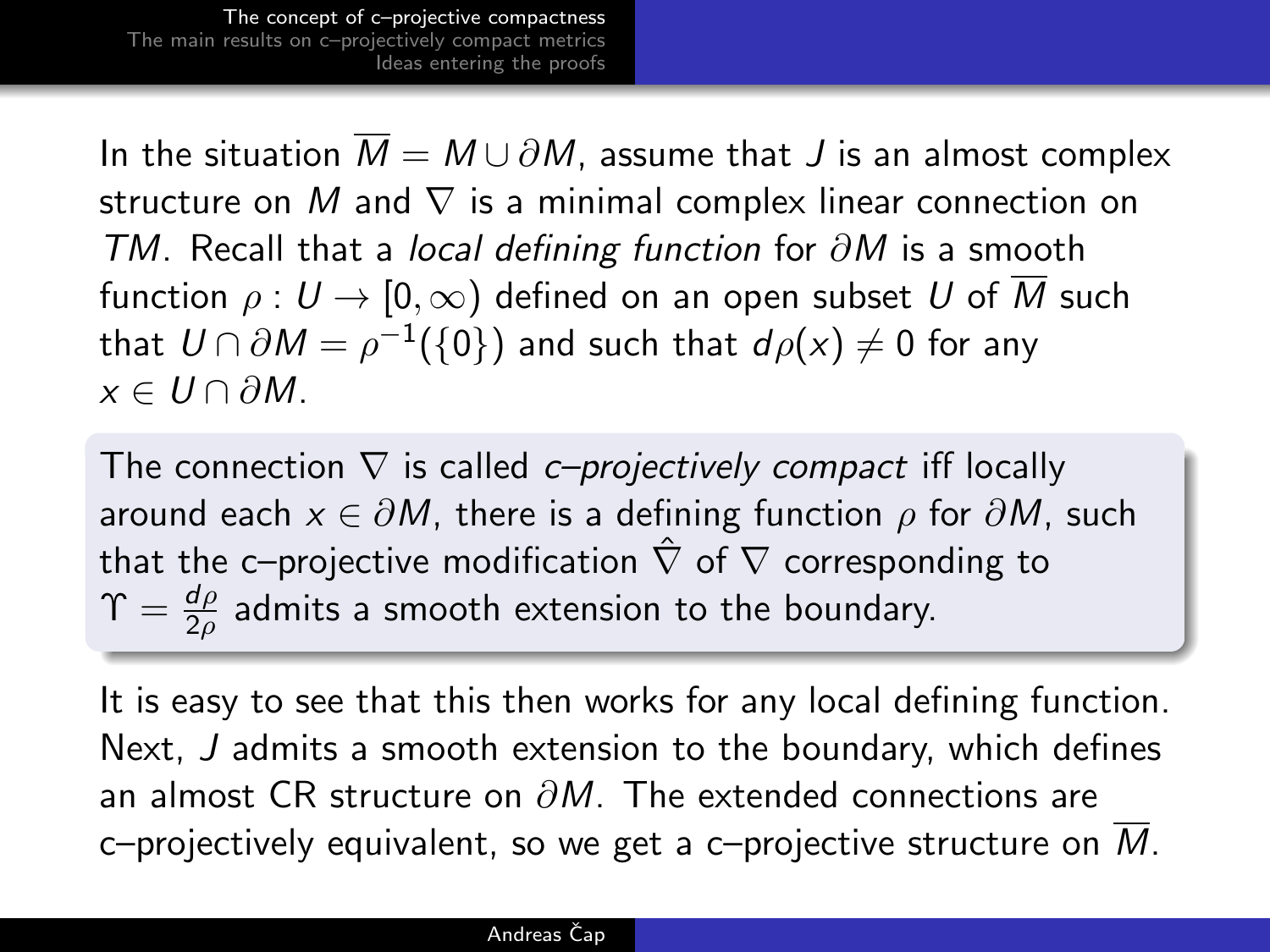Suppose further that  $\nabla$  is special, i.e. it preserves a (real) volume density on M. Then similarly to the projective case, c–projective compactness of  $\nabla$  is equivalent to the fact that the almost c–projective structure defined by  $\nabla$  extends to  $\overline{M}$  plus a specific, uniform growth rate of the preserved volume density towards the boundary.

Suppose now that we have given an almost Hermitian structure  $(J, g)$  on M. Then there are complex connections on M which are metric for  $g$ , and any such is uniquely determined by its torsion. It turns out that there is a minimal complex connection preserving  $g$ iff g is quasi–Kähler in the terminology of Gray–Hervella. In this case, c–projective compactness of  $g$  is defined via this canonical connection.

I will mainly discuss c–projectively compact metrics in this talk.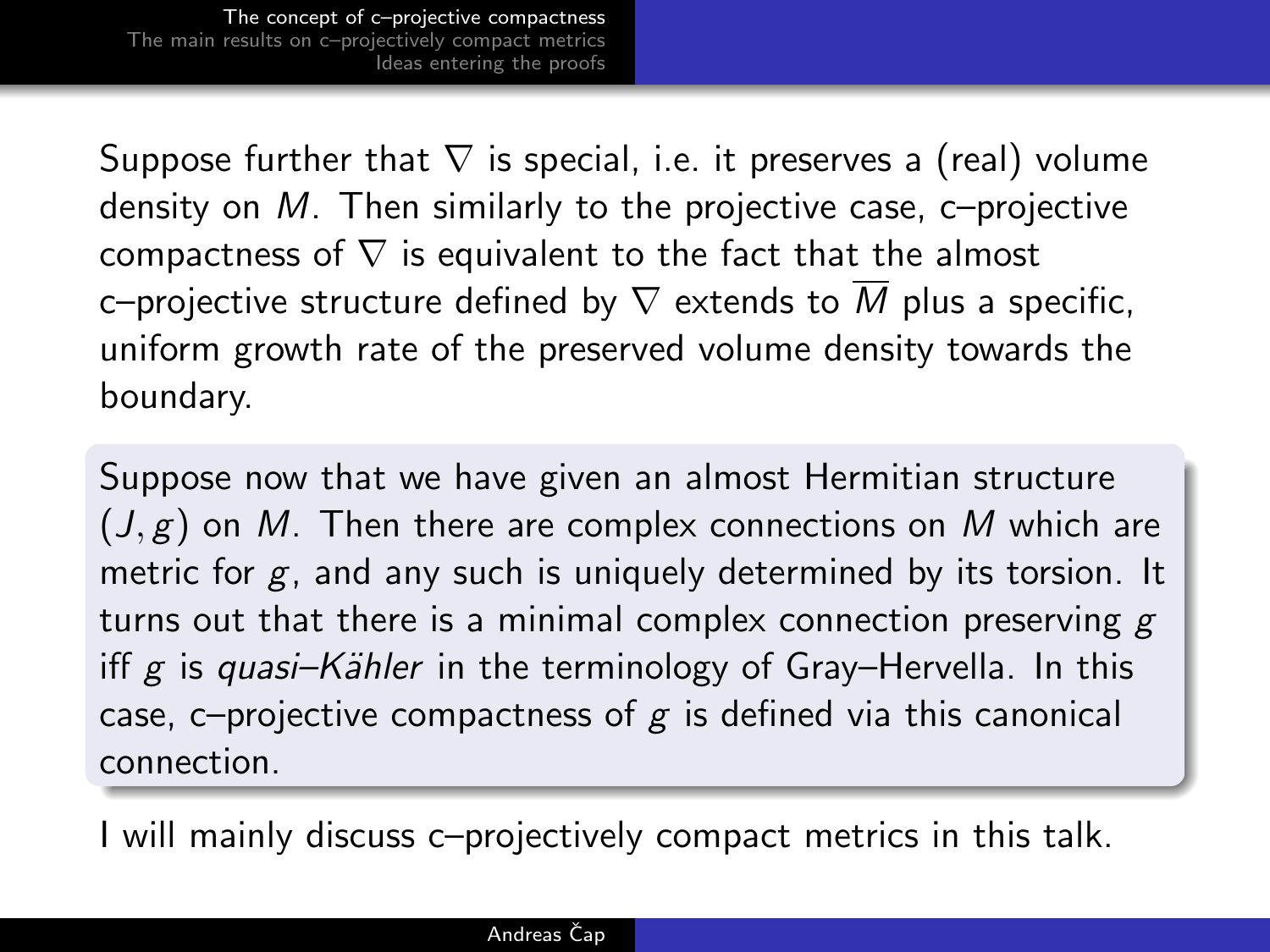## A fundamental example

For  $n\geq 2$  consider  $\mathbb{C}P^{n+1}$  as a homogeneous space of the group  $\tilde{G} := SL(n+2, \mathbb{C})$ , which is the group of automorphisms of the obvious flat c–projective structure.

Choosing a Lorentzian Hermitian form  $\langle , \rangle$  on  $\mathbb{C}^{n+2}$ , we obtain  $G := SU(n+1,1) \subset \tilde{G}$  (a reduction of c–projective holonomy). Under the action of  $G$ , the space  ${\mathbb C} P^{n+1}$  splits as  $M_- \cup M_0 \cup M_+$ according to the signature of the restriction of  $\langle , \rangle$  to a complex line. Here  $M_\pm$  are open in  $M$  while  $M_0\cong \mathcal{S}^{2n+1}$  is an embedded hypersurface, on which G acts as the group of CR diffeomorphisms.

By construction  $\overline{M} = M_-\cup M_0$  is a manifold with boundary  $M_0$ . This is biholomorphic to the closed unit disk in  $\mathbb{C}^{n+1}$  whose group of biholomorphisms thereby gets identified with G.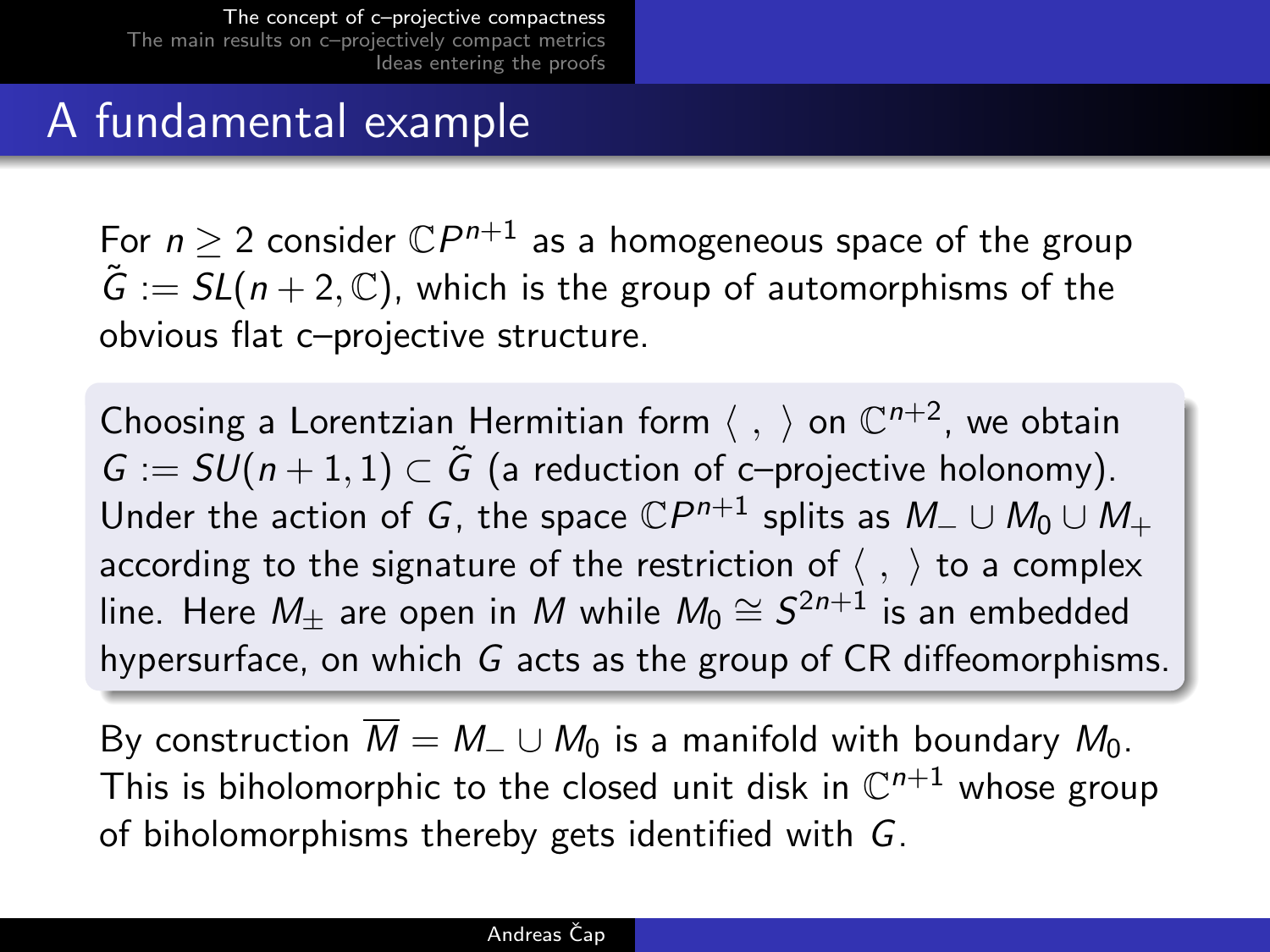# A fundamental example (continued)

There is a metric aspect to this picture: The interior  $M_$  carries a complete Kähler Einstein metric, for which  $G$  is the isometry group, while  $M_0$  can be interpreted as a CR boundary at infinity.

From the complex analytic point of view, this is the Bergmann metric, which can be constructed via a potential obtained from a certain defining function for the boundary. Alternatively,  $M_$  can be identified with the complex hyperbolic space  $\mathcal{H}^{n+1}_\mathbb{C}$  so there is the complex version of the hyperbolic metric, which also induces the geometry on  $M_0$ .

As the picture suggests, one proves that the Levi–Civita connection of the hyperbolic metric is c–projectively compact and the CR structure on  $\mathcal{S}^{2n+1}$  is exactly the induced boundary geometry.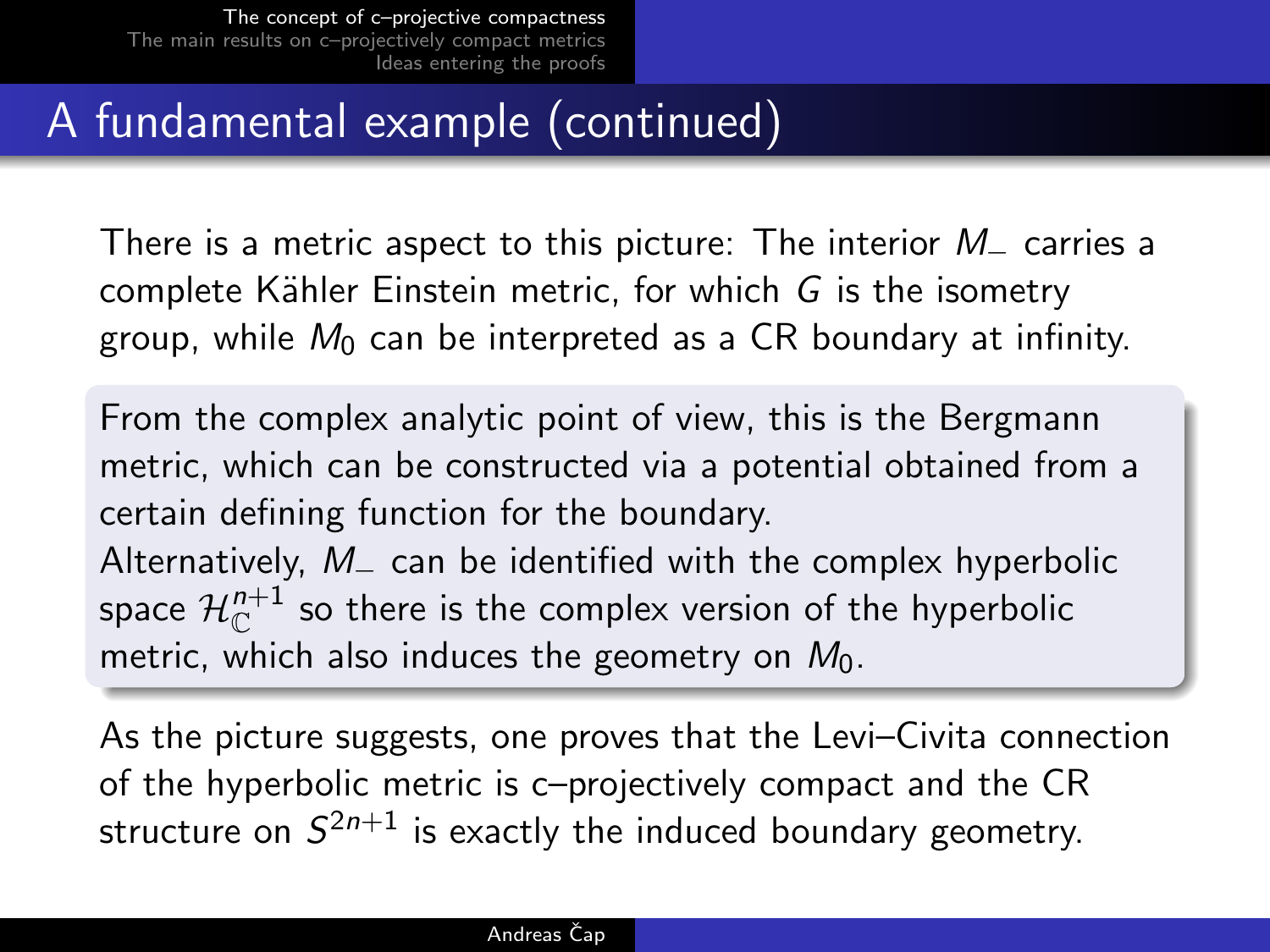In the discussion of equivalent conditions, we will always at least assume that the almost complex structure  $J$  is defined on all of  $M$ . Then  $\partial M$  is a real hypersurface in an almost complex manifold, thus inheriting an almost CR structure  $H \subset T\partial M \subset TM|_{\partial M}$ . Let  $\mathcal{L}: \Lambda^2 H \to T \partial M/H$  be the induced Levi bracket. Then we will always assume that

- the almost CR structure is non–degenerate, i.e.  $\mathcal{L}_{x}$  is non–degenerate for each  $x \in \partial M$ .
- <span id="page-8-0"></span>• If J is non–integrable, then along  $\partial M$ ,  $\mathcal N$  has values in H, which implies partial integrability.

Under these assumptions, a local defining function  $\rho$  gives rise to a one form  $\theta := -d\rho \circ J$  which restricts to a contact form on  $\partial M$ . This has the property that d $\theta$  is Hermitian on  $TM|_{\partial M}$ .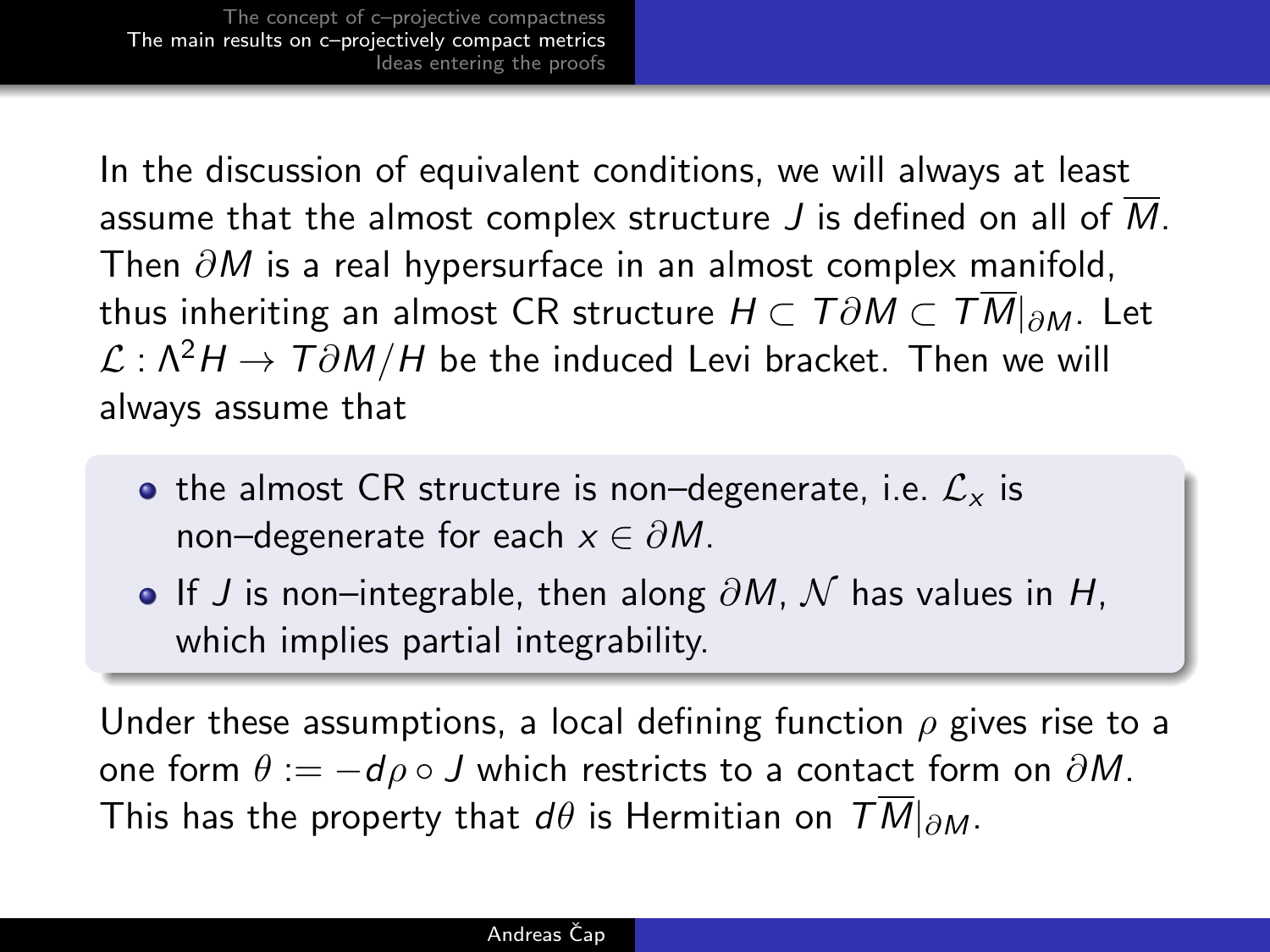One main result is that, under the above assumptions on the boundary, c–projective compactness of a quasi–Kähler metric  $g$  is equivalent to existence of a certain asymptotic form in terms of any local defining function  $\rho$ . The asymptotic form in question is

$$
g = \frac{C}{\rho^2} \left( d\rho \odot d\rho + \theta \odot \theta \right) + \frac{1}{\rho} h
$$

for a non–zero real constant C and a Hermitian form h which is smooth up to the boundary and s.t. for  $\zeta$  with  $d\rho(\zeta) = \theta(\zeta) = 0$ and any  $\xi$ ,  $h(\xi, J\zeta)$  approaches  $Cd\theta(\xi, \zeta)$  at the boundary.

For a non–degenerate domain  $\Omega\subset\mathbb{C}^{n+1}$  with smooth boundary  $\partial\Omega$ choose a defining function  $\rho$  for the boundary. Then using  $-\log(\rho)$ as a potential, one obtains a complete pseudo–Kähler metric  $g<sub>o</sub>$  on Ω. This is easily seen to admit an asymptotic form as above (with  $C = -1$  and  $h = d\theta($ , J )), and hence is c-projectively compact.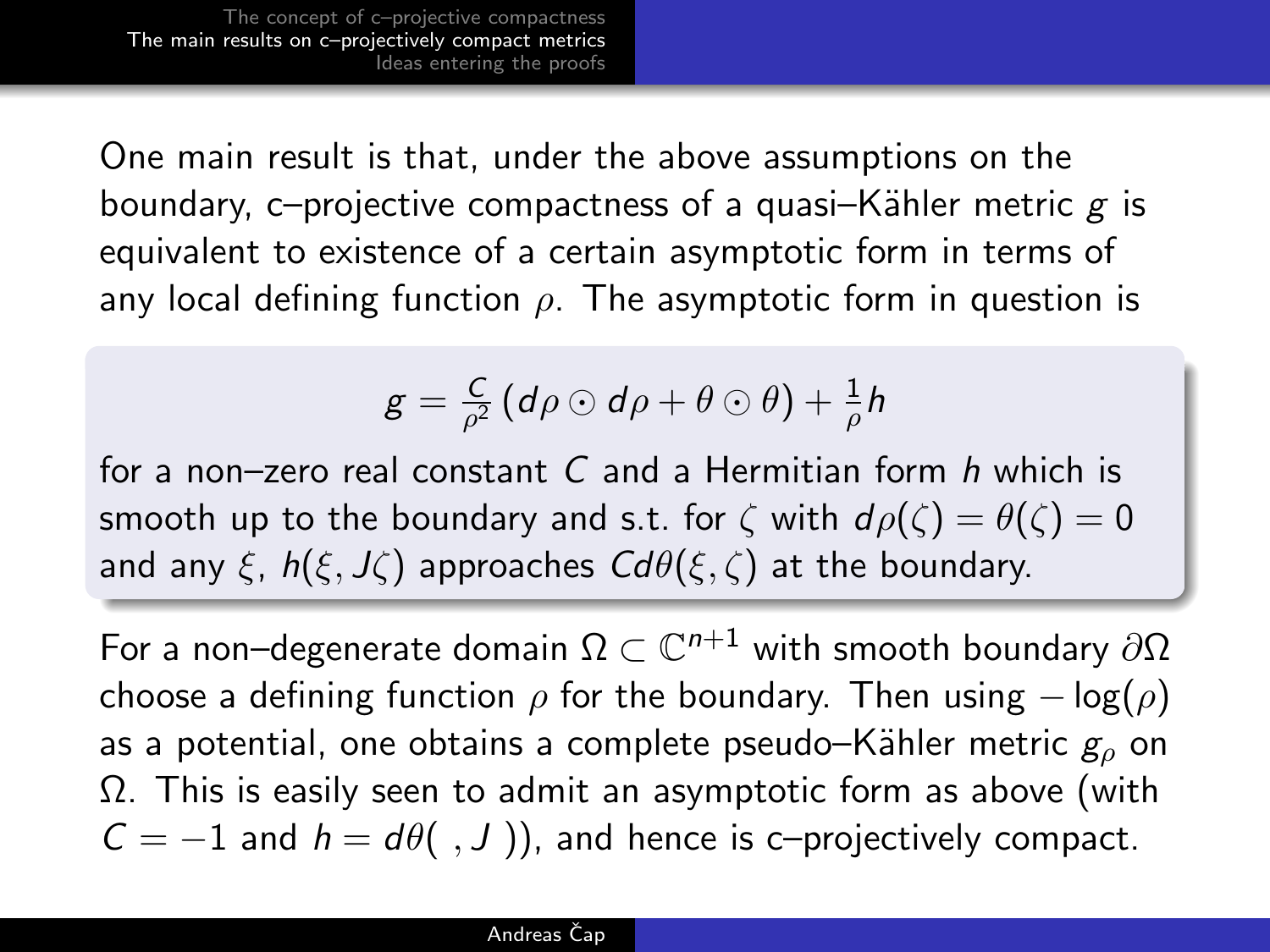### The role of scalar curvature

In the usual setup ( $\overline{M} = M \cup \partial M$ , J) assume that we have given a quasi–Kähler metric  $g$  (of any signature) on M such that the c–projective structure defined by the canonical connection  $\nabla$  of g admits a smooth extension to  $\overline{M}$ . Then one shows that the scalar curvature S of  $\nabla$  admits a smooth extension to all of  $\overline{M}$  and that

 $\nabla$  is c–projectively compact locally around  $x \in \partial M$  if and only the boundary value of S is non–zero at x and  $\nabla$  does not admit a smooth extension to any neighborhood of  $x$ . If this is the case, then the boundary value of S is constant on a neighborhood of  $x$ .

One can describe the curvature asymptotics of  $\nabla$  in more detail. In particular, while both  $g$  and the Ricci tensor diverge as  $1/\rho^2$ , the tracefree part of Ricci admits a smooth extension to the boundary, so  $g$  is asymptotically Einstein.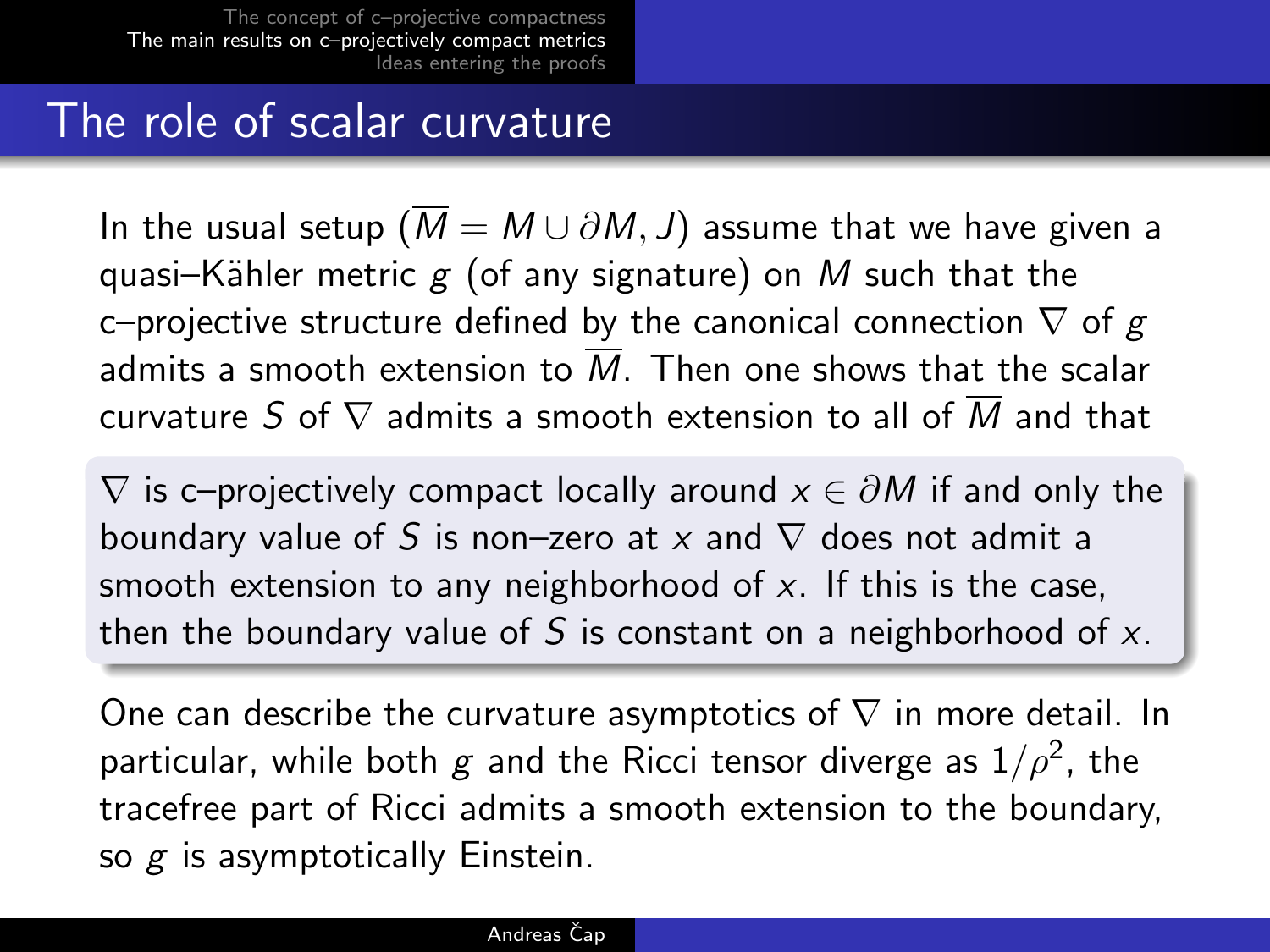- Sufficiency of the asymptotic form for c–projective compactness is proved by more or less direct computation.
- The other results are not proved separately, but depend on each other in a subtle way. For example, properties of  $S$  are important in the proof of necessity of the asymptotic form.
- The basic tools come from the description of c–projective structures as parabolic geometries and the resulting tractor calculus. The main objects are the real tractor bundle  $\mathcal{H} = \mathsf{Herm}(\mathcal{T})$  and its dual  $\mathcal{H}^* = \mathsf{Herm}(\mathcal{T}^*).$
- <span id="page-11-0"></span> $\bullet$  If the c-projective structure extends M, these bundles and the related tools (splitting operators, tractor connections, prolongation connections, etc.) are defined on all of  $M$ . Assuming c–projective compactness, one even knows explicit connections and thus splittings of the tractor bundles into slots that are smooth up to the boundary.